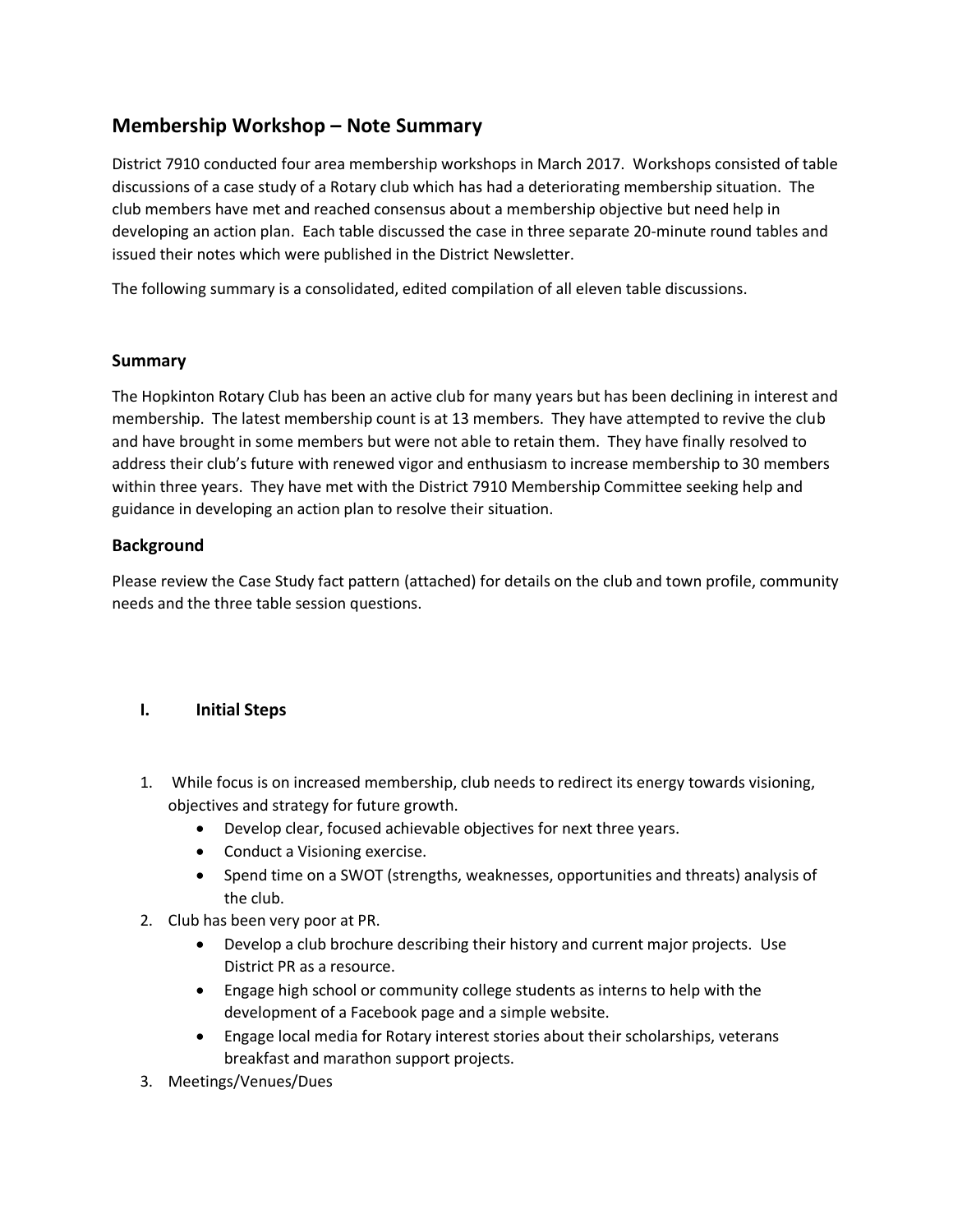- Diner breakfast meetings may be fine for low cost and friendly fellowship get togethers but not conducive for speakers or guests.
- Club should investigate other venues community centers, town meeting halls, senior centers, libraries, etc.
- Dues at \$150 and pay-as-you-go meals are an effective way to keep total costs low.
- Club should concentrate on strategy, visioning, objectives and action plans rather than speakers during their early restructuring.
- 4. Agenda/Speakers
	- It is important to have speakers to develop and maintain interest level.
	- Speakers should be selected strategically to support club interests and objectives.
	- Speakers should be considered potential members and be selected accordingly.
	- At this stage club may have only on speaker a month while they concentrate on planning.
	- Club may consider joint meetings with other local Rotary clubs or other service clubs.
	- Some meetings could be directed towards service projects.
- 5. Community Needs
	- It appears that club has evolved into an "old boys" networking and fellowship organization.
	- Club needs to refocus on Rotary objective of "Service" as its ultimate objective.
	- Their Visioning needs to focus on community needs needy families, elderly, veterans, poor children, hungry people, students, YMCA, etc.
	- Club needs to prioritize and identify clear objectives in these areas.
	- These efforts will help them to develop a "Hopkinton Rotary Club" Value Proposition.

### **II. Members – Types and Sources**

- 1. Types of Members
	- Classification may be an outdated concept for Rotary, but the idea of diversification is not.
	- $\bullet$  Club should consider members from all walks of life age, ethnicity, gender, professions, careers, clergy, retirees, empty nesters, stay at home business folks, etc.
	- Contact prior members to find out why they left.
	- Identify club needs sales, technical, social media, accounting, business, etc. to help prioritize approaches.
	- Consider town government leaders fire, police, parks and recreation, managers, etc.
	- Consider non-profit managers and care givers.
- 2. Sources of Members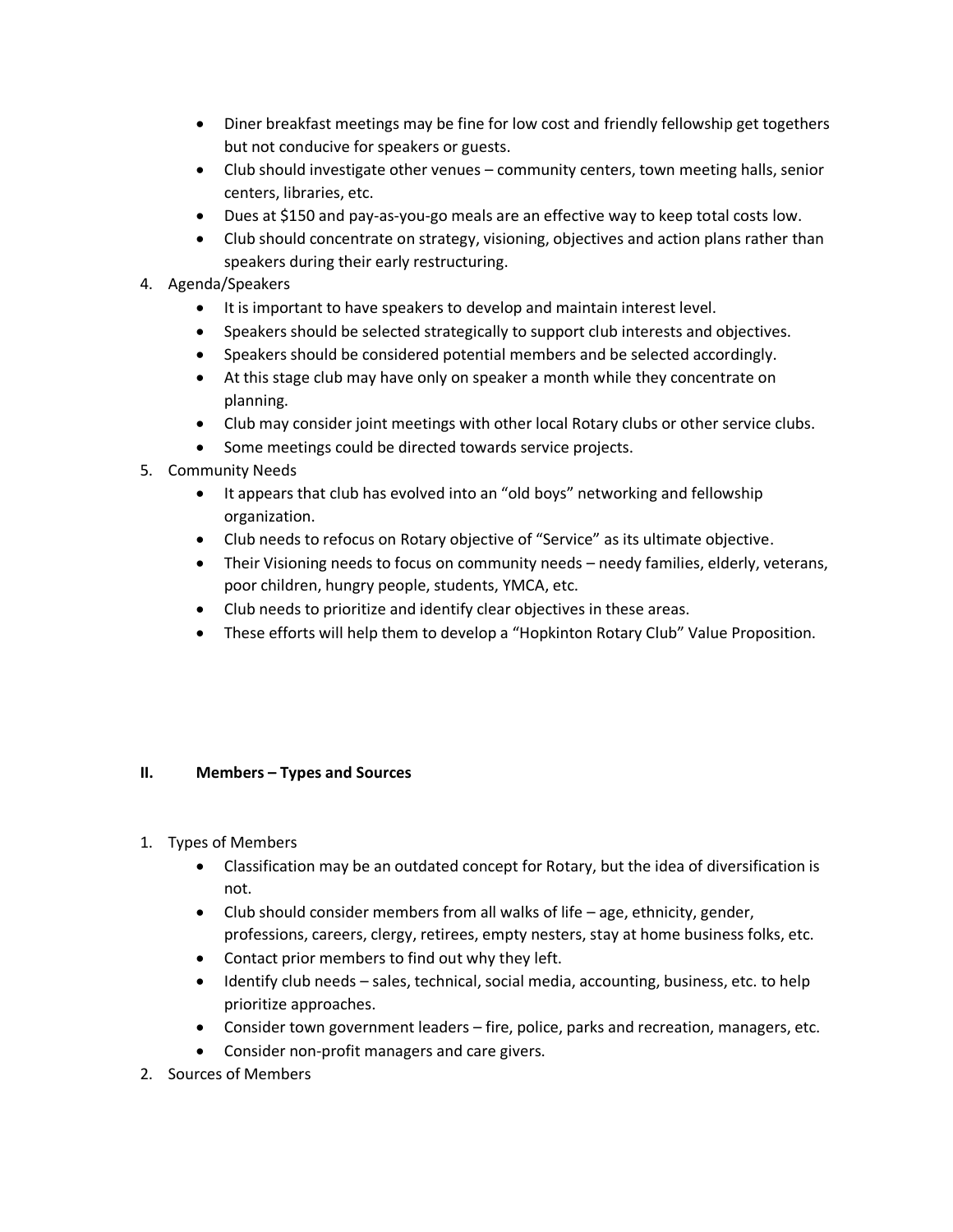- Every club member knows of potential Rotarians friends, business associates, acquaintances.
- Join Chamber of Commerce and attend meetings to establish contacts and to network.
- Get names of prominent citizens from local media, schools, PTA, etc.
- Collect names from RYLA and scholarship contacts.
- Develop a prospective member list with contact information and go through an initial vetting process.
- Try to determine relative desirability against criteria of time, talent and treasure availability.
- Decide on Contact priority who will you call on first?
- Consider family, corporate or honoree memberships.

# **III. Strategy for Contact and Retention**

- 1. The Rotary Story
	- It is essential that the club and its members have a "Rotary Story" to convey to prospective members – both from a Rotary International and from a local club point of view.
	- A club Value Proposition needs to be developed.
	- Need to answer the "WIIFM" question.
- 2. Membership Chair
	- Chair should be outgoing, social, dynamic, sales type personality. May be the club president for a small club like Hopkinton.
	- Meetings should be face to face not electronic media.
	- Invite prospects to service events, meetings, social gatherings.
	- Develop a concise "elevator speech" and have all members practice it.
	- Clearly communicate club activities and objectives and member responsibilities.
- 3. Plan on bringing in new members at the rate of 1-2 per quarter.
- 4. Club Changes
	- New members will result in changes over time and these should be encouraged.
	- The club should recognize this and plan for it.
	- New members should be engaged very soon by committee assignments and responsibilities.
	- They will bring in ideas and initiatives which need to be welcomed not discouraged.
	- Maintain balance between legacy actions and fresh ideas.
- 5. New Member Introduction
	- All current members need to welcoming, warm and friendly with new members.
	- Mentors should be assigned to all new members,
	- Member induction process should be formalized and professional.